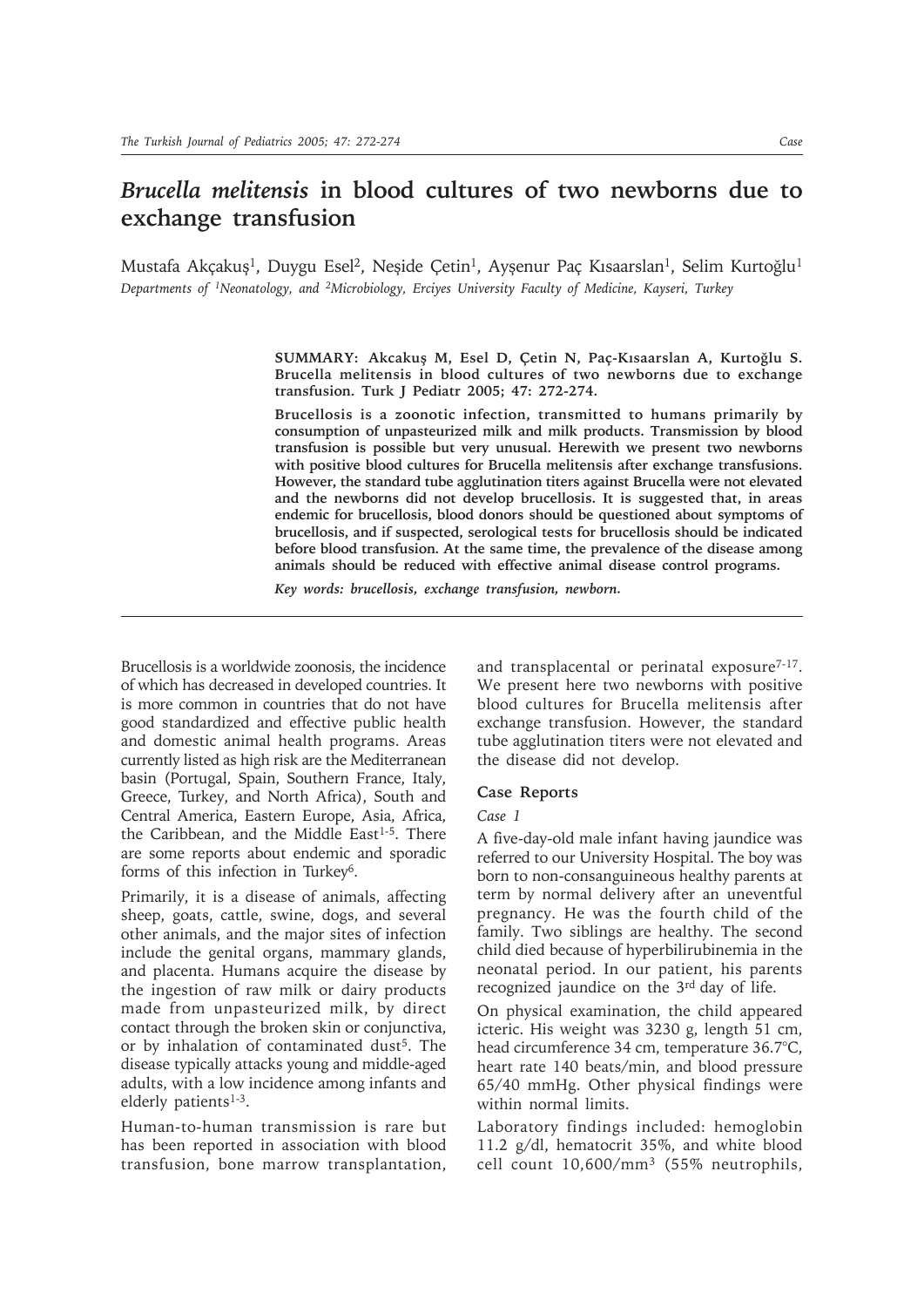45% lymphocytes). The reticulocyte count was 8% and the platelet count 294,000/mm3. The peripheral smear showed marked spherocytosis. Blood groups of mother and baby were  $0 Rh (+)$ and A Rh (+), respectively. Total bilirubin was 38 mg/dl with a direct component of 1.3 mg/dl. The result of direct Coombs test was negative. Levels of electrolytes, blood urea nitrogen, creatinine, glucose, calcium, phosphorus, alkaline phosphatase, results of liver function tests and urinalysis were normal.

Two double volume exchange transfusions were needed to reduce bilirubin to acceptable levels. After the first exchange transfusion, ampicillin (100 mg/kg/day) and netilmicin sulfate (5 mg/kg/day) were started. The baby was discharged after four days in good condition. *Brucella melitensis* was isolated in blood culture (BACTEC Peds Plus/F Medium) which was taken at the end of the second exchange transfusion procedure. The standard tube agglutination titer and blood culture were found negative in the mother.

On the follow-up of the baby, blood cultures were negative and the standard tube agglutination titers were 1/40, 1/60 and negative at two weeks, two months and sixth months, respectively. At one year of age, physical examination and growth of the baby were normal; blood culture and the brucella agglutination titer were negative. The donor was a 33-year-old male. The patient informed us he had consumed fresh cheese. He had complaints of weakness, arthralgia, and backache. With these complaints, the standard tube agglutination titer was performed and the titer was 1/320. He had been prescribed tetracycline and streptomycin.

## *Case 2*

A five-day-old male infant having jaundice was referred to our hospital. The boy was born to non-consanguineous healthy parents at 37 weeks of gestation by cesarean section because of fetal distress. He was the first child of the family. His parents recognized jaundice on the 4th day of life.

On physical examination, the child appeared icteric. His weight was 2865 g, length 48 cm, head circumference 32.5 cm, temperature 36.7°C, heart rate 152 beats/min, and blood pressure 60/30 mmHg. Other physical findings were within normal limits.

Laboratory findings included: hemoglobin 16.4 g/dl, hematocrit 45%, and white blood cell count 10,200/mm3 (10% neutrophils, 90% lymphocytes). The reticulocyte count was 3% and the platelet count 497,000/mm3. The peripheral smear revealed normochromicmacrocytic erythrocyte morphology. Blood groups of mother and baby were the same, 0 Rh (+). Total bilirubin was 26.7 mg/dl with a direct component of 1.6 mg/dl. The result of direct Coombs test was negative. Serum electrolytes, blood urea nitrogen, creatinine, glucose, calcium, phosphorus, alkaline phosphatase, and results of liver function tests and urinalysis were normal.

We could not find the cause of hyperbilirubinemia. A two-volume exchange transfusion was performed. After the exchange transfusion, we started ampicillin (100 mg/kg/day) and amikacin sulfate (20 mg/kg/day). *Brucella melitensis* was isolated in blood culture (BACTEC Peds Plus/F Medium) which was taken after the exchange transfusion. After positive blood culture of the baby, the standard tube agglutination titer and blood culture were found negative in the mother. The baby was discharged on the 15<sup>th</sup> day of life. On follow-up of the baby, blood cultures were negative and the standard tube agglutination titers were 1/60, 1/40 and negative at two weeks, two months and sixth months, respectively. At one year of age, physical examination and growth of the baby were normal; blood culture and the standard tube agglutination titers were negative. We could not reach the donor because he was out of the city.

## **Discussion**

Brucellosis is a major zoonotic disease, widely distributed in both humans and animals, especially in the developing world. The disease is endemic in our country<sup>6-10</sup>.

Human-to-human transmission is rare but has been reported in association with blood transfusions, bone marrow transplantation, transplacental or perinatal exposure and possibly postnatally, through breast milk7-17.

Neonatal brucellosis is rare, and it has been suggested that the possible modes of transmission are horizontal (via the placenta) when maternal infection occurs during pregnancy and vertical when the baby ingests contaminated maternal secretions during birth and through breast milk<sup>7-14</sup>.